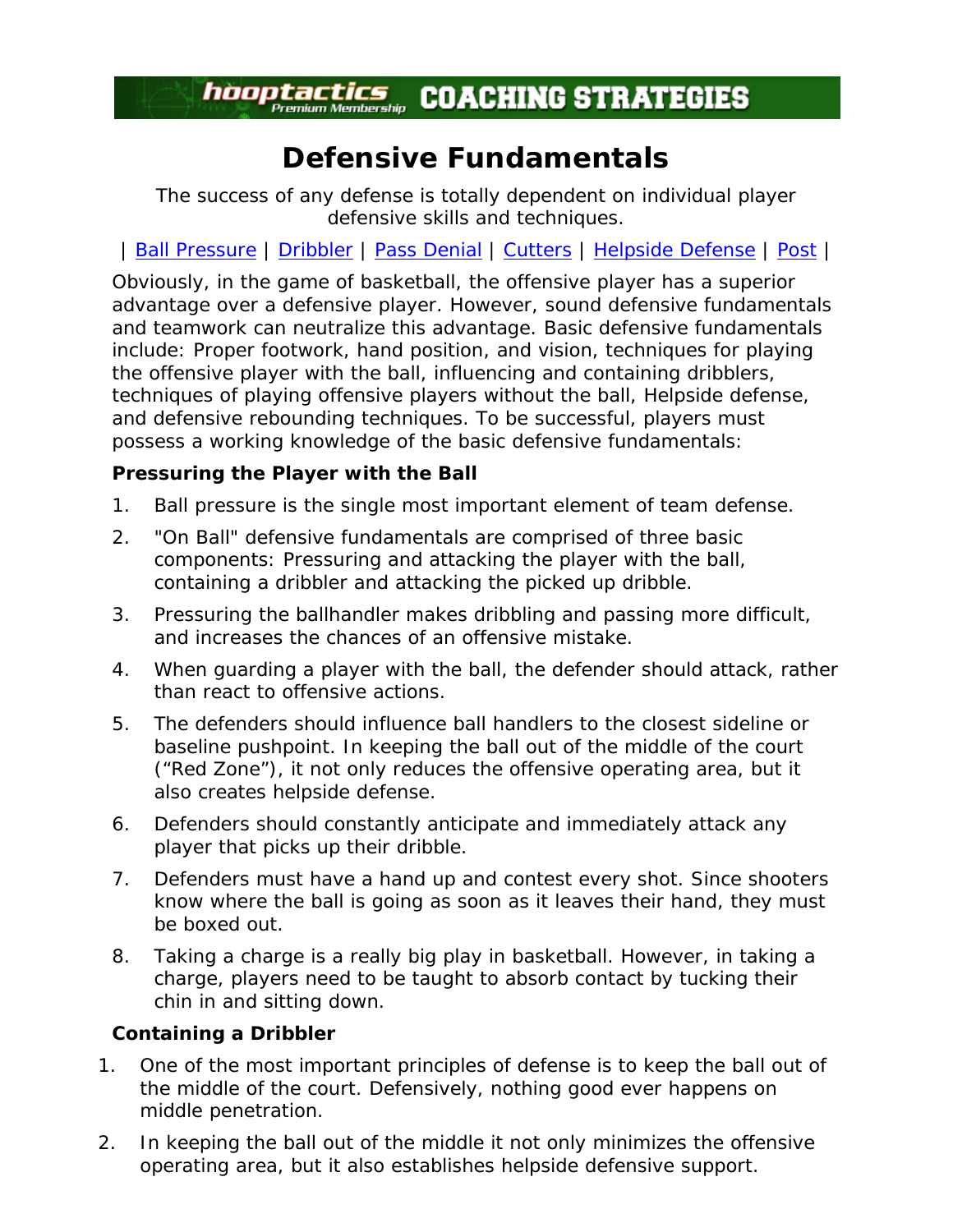- 3. Defend the dribbler with your legs. Do not reach. Move your feet!.
- 4. On drives to the basket, hold both hands up above the shoulders to contest the shot or pass. "Showing" or holding both hands high also eliminates referees calling fouls..
- 5. On dribble penetration, it is important that the defender protect the "Elbows" and "Blocks". Do not allow the dribbler penetration into the three second area. .
- 6. In the open court, do not ever attack a dribbler from the side. Sprint ahead.
- 7. When the defender is unable to maintain leverage and force the ball handler to a desired pushpoint, just continue to force to the next pushpoint.
- 8. Do NOT foul a shooter. When the defender is beaten badly, cede the shot..
- 9. Team defense does not only eliminate one-on-one isolations and player mismatches that may occur during a game, but it also provides defenders with strong, helpside support and quick hitting double teams which, in turn, allows defenders to exert more pressure on the ballhander without any fear of getting beat.

#### **Strong First Pass Denials**

- 1. Off ball defensive efforts should be focused on obtaining the basketball, not just protecting the basket. Therefore, to achieve this, Off Ball defenders must constantly attack the passing lanes.
- 2. Defenders must be alert and anticipate all passes. They must watch the passer's eyes since almost all passers will telegraph their passes.
- 3. Strong first pass denials require that any pass to the opponent should go through the defender.
- 4. To accomplish this, the defender must assume a position, up the passing lane, between the ball handler and the person they are guarding at all times.
- 5. In attacking the passing lanes, defenders should deflect most passes rather than trying to catch them.
- 6. For first pass denials to be successful, defenders do not have to deflect or get a hand on every pass.
- 7. By constantly attacking the passing lanes, it will disrupt offensive spacing and timing by forcing the offensive players further away from the basket in order to receive the ball.
- 8. Forcing the receivers out away from the basket increases the opponent's shot distance along with the drive distance to the basket and pass distance into the low post.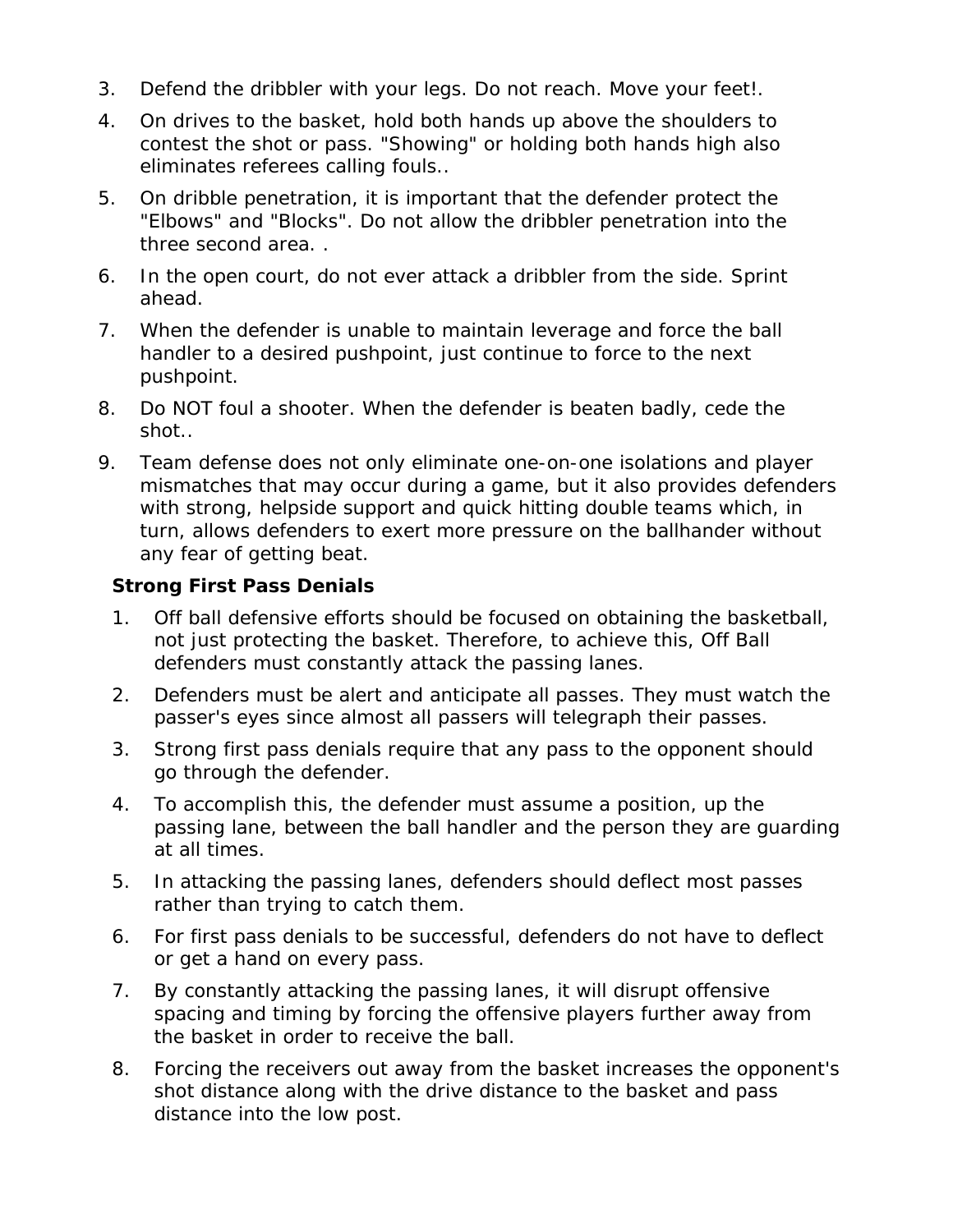### **Defending Cutters**

Rule: Do NOT allow the cutter to make an uncontested cut or trail a cutter to the basket.

- 1. How to defend cutters is another phase of the game that is often times over looked by coaches.
- 2. Basket cuts, back cuts and flash cuts have been around since the birth of basketball and are an integral part of every offense today.
- 3. Players must not only possess a working knowledge how to defend these basic cuts, but also need to develop an attitude and aptitude of anticipating and preventing them.
- 4. The "Give and Go" basket cut is one of the oldest, yet most admired plays in basketball. When executed successfully, it draws raves from the spectators and coaches alike.
- 5. However, this simple basket cut should never be allowed. It is a result of careless or lazy defense.
- 6. When a ball handler passes the ball and makes a cut to the basket, the defender must jump in the direction of the pass and assume a shoulder to shoulder pass denial position
- 7. The back cut or "Back Door" cut is the tactic of choice used to counter strong first pass denials. Therefore, defenders should be aware of this tactic and alert to defend it.
- 8. Defending back cuts requires a team effort. In addition to disrupting the actual back cut, it is also imperative for the "On Ball" defender to pressure the passer and for the helpside defenders to be alert and give support by intercepting or deflecting the pass or by taking a charge.

### **Helpside Support**

- 1. In providing helpside support, it allows the On Ball defenders to be more aggressive and eliminates the fear of getting beat. Helpside support also eliminates one-on-one isolations.
- 2. Helpside defenders should assume a low, bent knee stance between the opponent and the ball handler.
- 3. Players in the Helpside I position should recognize when a big player is in a "High I" position and a smaller player is in a "Low I" position, and INVERT whenever possible.
- 4. Helpside defenders should be ready to execute five different actions: Show & Recover, Double Team, Double Team Early, Block Cutters, and Box Out on shots.
- 5. When a defender is located 1 1/2 passes away from the ball or half way between a full pass denial and a helpside I support position, they should assume a "Strike" position one step up and one step off the passing lane.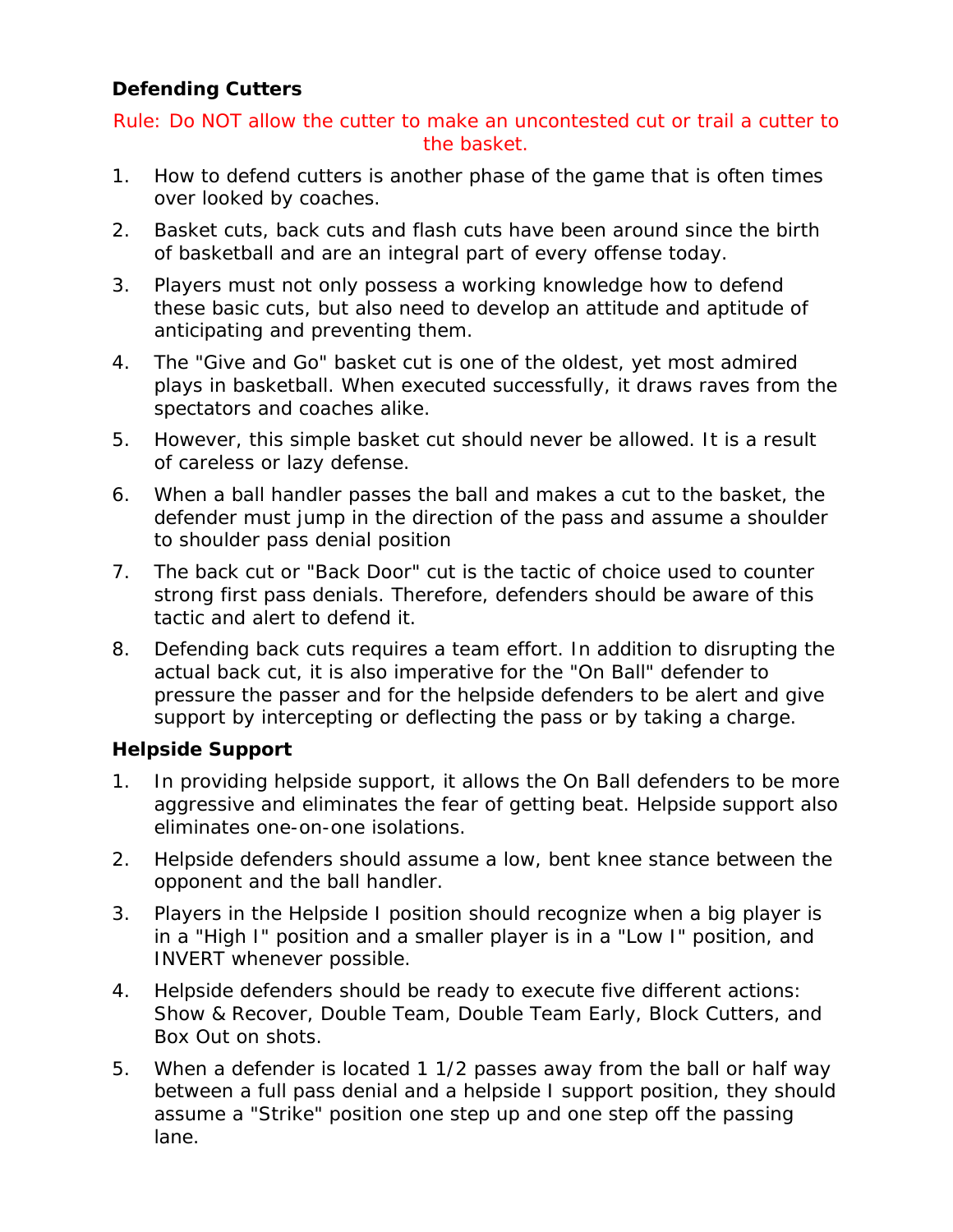- 6. "Help the Helper" A vital part to successful defensive help is the rotation of a third defender.
- 7. The ability to close out quickly and effectively is a real key to Helpside defense success.
- 8. Helpside defenders must close out to the nearest opponent as the ball leaves the passer's hands.
- 9. In closing out to a player with the ball, never leave your feet or run pass the shooter.
- 10. Anytime a dribbler picks up their dribble, off ball defenders should immediately close out and take away all of the passing lanes.

#### **Post Defense General**

- 1. Being able to defend the post area is crucial in basketball. Post defense is not just limited to the tallest players on a team.
- 2. Post defense is played before the post receives the ball, not after. All attempts should be made to prevent the offensive post from receiving the ball.
- 3. There are three basic post areas to defend: Low post, Medium post and High Post.
- 4. The defender should beat the offensive post to the "spot" and force the opponent to adjust and set up out of their normal set up position.
- 5. Defend with agility and quickness rather than strength.
- 6. Pressure all passers so that they are unable to make a good post feed.
- 7. Strong post defense requires a team effort.
- 8. How best to defend the post will vary from player to player and game to game.

### **Defending the Post**

- 1. The defender must be determined to aggressively contest all post passes.
- 2. Post defenders should assume an aggressive pass denial position on ball side keeping their back foot 12" behind opponent's foot.
- 3. When changing defensive post position, the defender must move while the ball is in the air.
- 4. Influence ball away from an outstanding post player.
- 5. Sound individual post defense can be augment with post traps at times to insure total disrupt of the inside post up game.
- 6. When the post sets up on the weakside, post defender assumes a Helpside "Strike" position alert to deny any flash cuts to the ball.
- 7. Do NOT rotate off a low post to help out on a drive since it is much more difficult to score on a driving shot the down middle than it is off a drop pass.